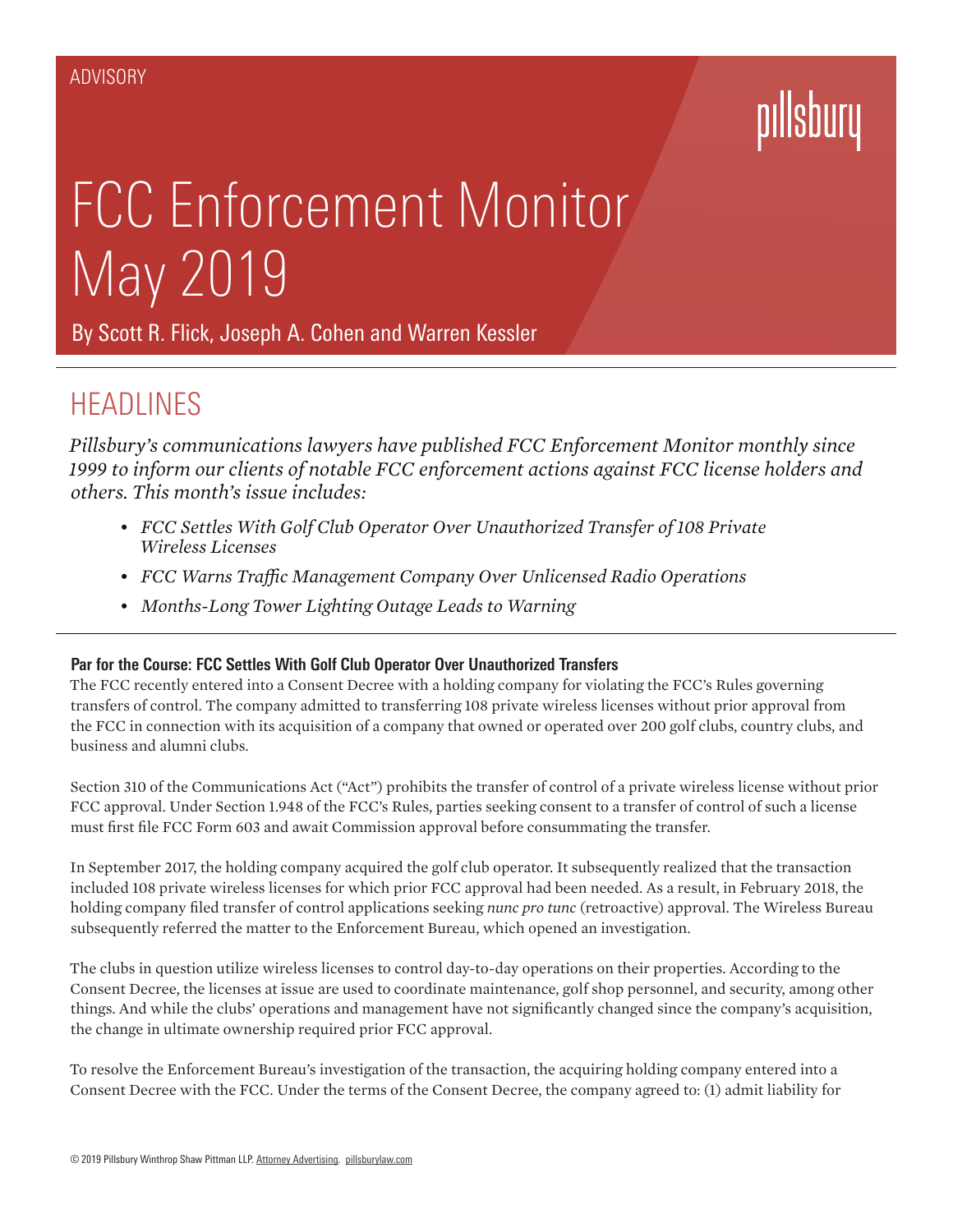violations of the FCC's unauthorized transfer rules; (2) implement and adhere to a three-year compliance plan to prevent future violations of the FCC's Rules; and (3) pay a \$24,975 civil penalty to the United States Treasury.

#### **Mean Streets: Traffic Control Company Pulled Over for Unlicensed Radio Operations**

A Pennsylvania-based traffic management company received a Warning of Unlicensed Operation ("Warning") from the FCC for operating radio transmission equipment on various frequencies in the Land Mobile Radio Service, General Mobile Radio Service, and Family Radio Service bands without authorization.

The FCC allocates various frequency bands for particular operations and with different licensing requirements. For example, users of Land Mobile Radio Service ("LMRS") frequencies are typically companies, government entities or similar organizations who use these channels to communicate with fleet vehicles and personnel spread out over a wide area. In contrast, the General Mobile Radio Service ("GMRS") is available only to individuals (and their families) for short-distance two-way communications. Both LMRS and GMRS require an FCC license.

A third type of private voice radio service is the Family Radio Service ("FRS"). Like GMRS, this service is intended for use by individuals, but unlike GMRS, does not require an FCC license. However, devices used for FRS transmissions must still be approved by the FCC for that use.

The FCC began an investigation when it received information that the company, which dispatches personnel to monitor and control traffic at construction and emergency sites, was operating radio equipment across all three services in the mid-Atlantic region. According to the Warning, the company did not have licenses to operate LMRS or GMRS equipment, and apparently did not have radios approved for FRS use.

The Warning notes that unauthorized operations subject the responsible party to monetary fines, equipment seizure, and criminal sanctions, including imprisonment. The company was given ten days to respond with evidence that it was in fact authorized to operate on the various frequencies. The FCC will then assess that response and any other relevant information to determine what enforcement action it will pursue against the company.

### **Shine a Light: FCC Warns Florida Tower Owner Over Unlit Structure**

Any modification of a tower's coordinates of one second or more in longitude or latitude requires the tower owner to update its information in the FCC's Antenna Structure Registration ("ASR") system, and also requires prior approval from the FAA. Any change in ownership contact information for the ASR must be reported to the FCC within five days of the change.

In addition, Part 17 of the FCC's Rules requires a tower owner to comply with various registration, lighting and painting requirements. Towers must be painted and lit in compliance with FAA requirements, and the tower owner is responsible for observing the tower at least once every day for any lighting failures or to have in place an automatic monitoring system to detect such failures. Any extinguished or improperly functioning lights must be reported to the FAA if the problem is not corrected within 30 minutes. The FCC's Rules require lighting repairs to be made "as soon as practicable."

This past month, FCC Enforcement Bureau agents responded to a complaint that a tower had been dark for several months. During their investigation, the agents discovered numerous violations relating to the tower's lighting, location and operations. According to the Notice, the tower is located over 300 feet away from its FCC-registered location. When the agents contacted the company's CEO about the violations, he stated that not only did the company know that the tower had been dark since January 2019, but he had in fact turned off electrical power to the tower. The CEO also confirmed that, despite the company's knowledge of the tower's problems, it had not reported the matter to any authorities, nor had it taken any proactive steps to relight the tower. The company also had no system in place to monitor the tower's lighting status.